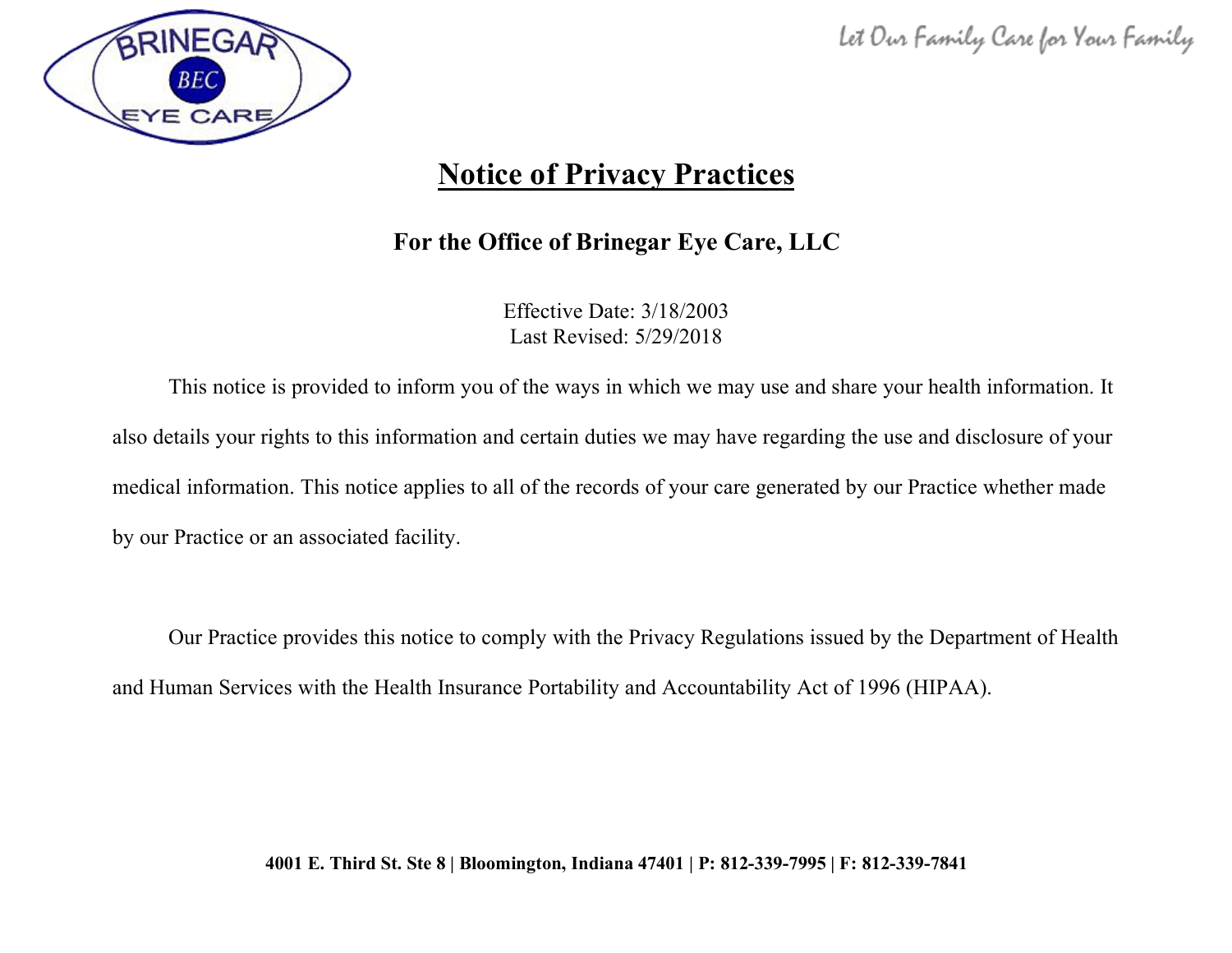



### **Our Promise Regarding Your Protected Health Information**

The Privacy of your health information is important to us. We understand that your medical information is personal, and we are committed to protecting it. We create paper and electronic medical records concerning your health, our care for you, and the services and/or items that we provide to you as our patient. We need this record to provide for your care and to comply with certain legal requirements.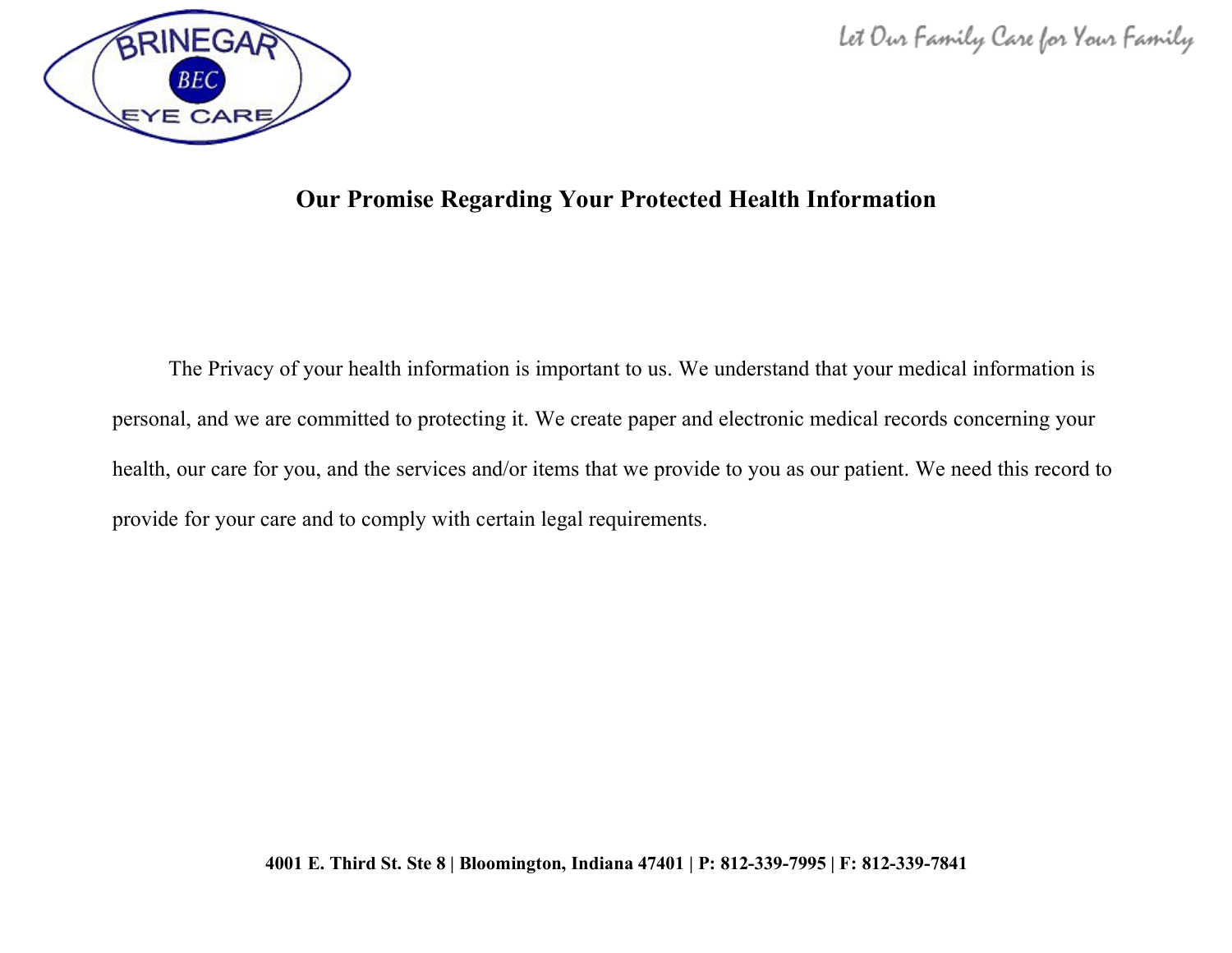

## **Our Legal Duty**

Law requires that we:

- Keep your protected health information private
- Provide you with a copy of this notice describing our legal duties, privacy practices, and your rights regarding your medical information
- Follow the terms of the notice that is currently in effect

We have the right to:

- Change our privacy practices and the terms of this notice at any time, provided that the changes are permitted by law
- Make the changes in our privacy practices and the new terms of our notice effective for all medical information that we keep, including information previously created or received before changes

Before we make any changes in our privacy practices, we will change this notice and make the new notice

available upon request, as well as posting a copy in public view at our office.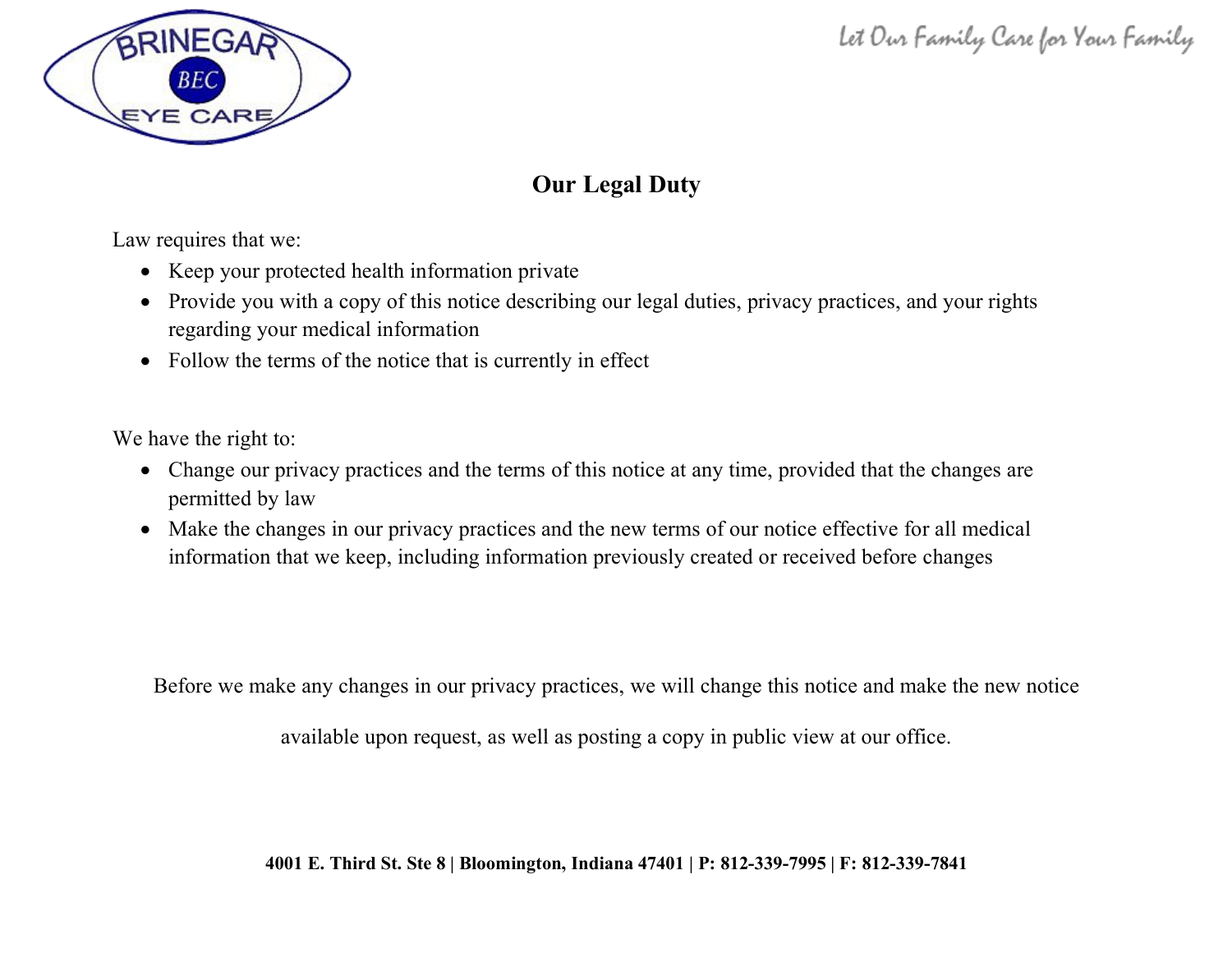

### **Use and Disclosure of Your Health Information**

The following describes how we may use and disclose health information. We will not use your health information

for any purpose not listed below without your specific written authorization. Any specific written authorization you

provide may be revoked at any time by your written request.

- **Medical Treatment:** We may use health information about you to provide you with medical treatment or services. In turn, we may disclose medical information about you to doctors, nurses, technicians, medical students, hospital personnel, pharmacists, or other health care providers who are involved in your care.
- **Payment:** We may use and disclose your health information for payments purposes. This includes, but is not limited to: insurance, billing, accounting, and collections.
- **Office Operations:** We may use and disclose your health information for our health care operations. This includes but is not limited to: measuring and improving quality of care, evaluation the performance of employees, conducting training programs, and getting accreditation, certificates, licenses, and credentials we need to serve you. This also includes the use of personal information to contact you for appointments and patient recall reminders. This contact may be by phone, text, in writing, or by email, which could potentially be received or intercepted by others. We may also share information with business associates that have signed a business associate contact with us. Examples of such associates include optical labs and lens/eyewear manufacturers.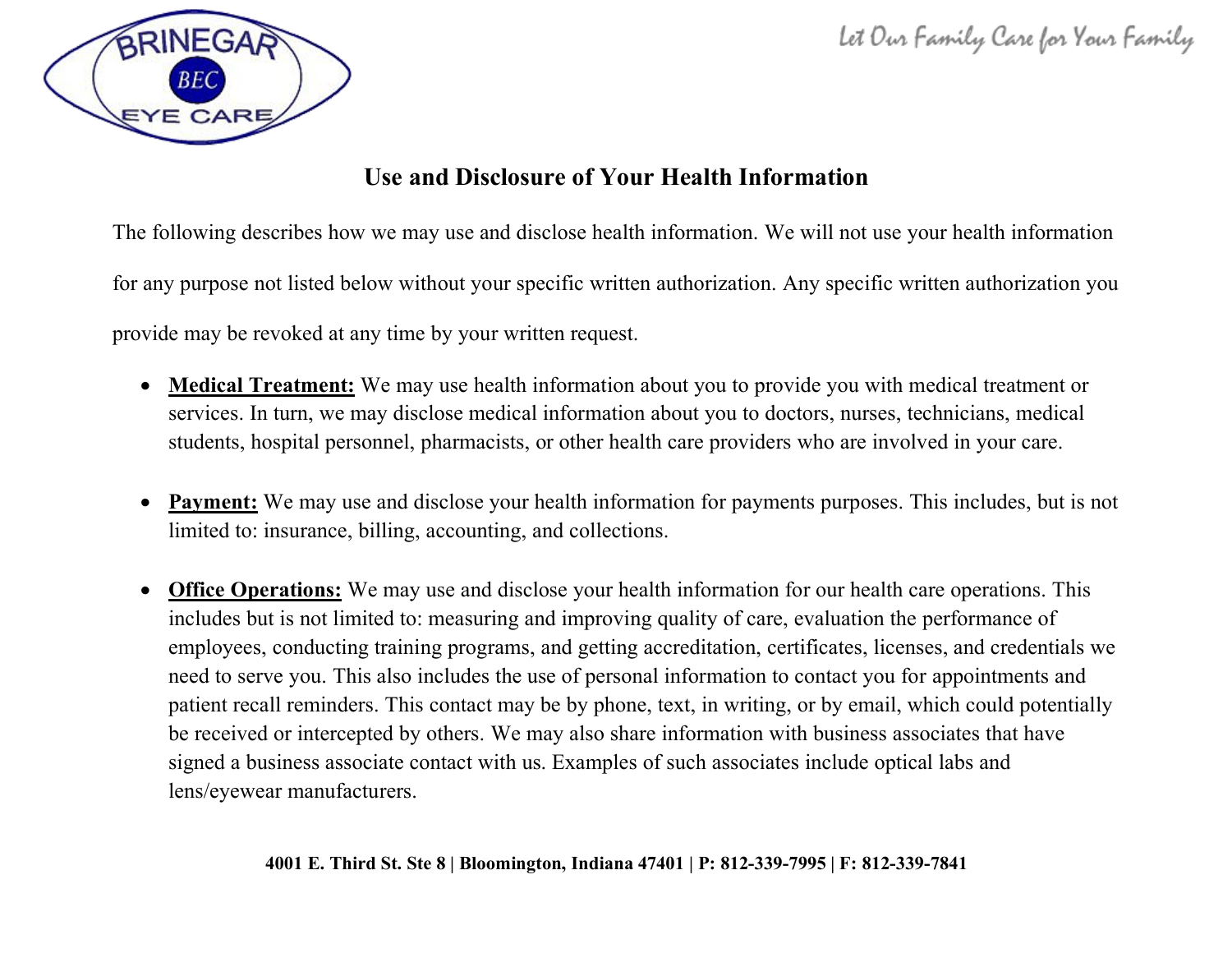

- **Research:** We may disclose medical information for research purposes in limited circumstances where the research is subject to a review process and follows established protocols to ensure the privacy of health information. We will obtain an authorization from you before using and disclosing your individually identifiable health information unless the authorization requirement has been waived.
- **Emergency Situations:** In addition, we may disclose medical information about you to an organization assisting in a disaster relief effort or in an emergency situation so that your family can be notified about your condition, status, and location.
- **Public Health Issues:** Law or public policy may require that we disclose your health information to public health or legal authorities for reason including, but not limited to:
	- o Prevention and control of disease, injury, or disability, including child abuse and neglect
	- o Reporting births and deaths
	- o Reporting reactions to medication or problems with products
	- o Notification to the appropriate authorities in cases of suspected abuse, neglect, or domestic violence, when required or authorized by law
- **Law Enforcement, Court Orders and Judicial and Administrative Proceedings:** We may release health information if asked to do so by law enforcement official:
	- o In response to a court order, subpoena, discovery request, warrant, summons or similar process
	- o To identify or locate a suspect, fugitive, material witness, or missing person
	- o About the victim of a crime if, under certain limited circumstances, we are unable to obtain the person's agreement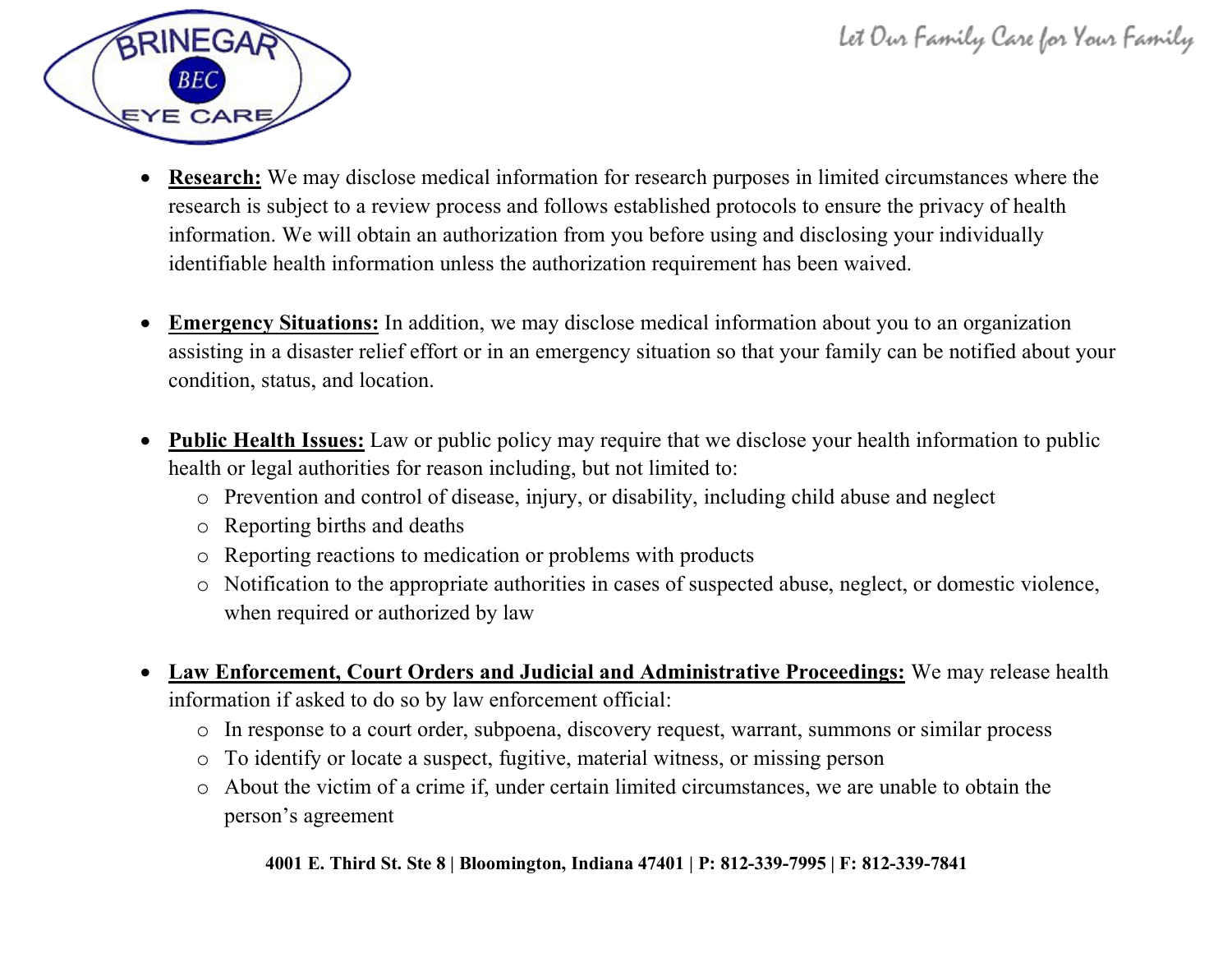

- o About an injury or death, we believe may be the result of criminal conduct
- o About criminal conduct at our office
- o In emergency circumstances to report a crime, the location of the crime or victims, or the identify, description or location of the person who committed the crime
- o Concerning an inmate or person in lawful custody of a law enforcement agency or correctional facility
- o In order to defend ourselves, or any members of our Practice, in an actual or threatened action

When allowed by law, we shall attempt to notify you of such request so that you may obtain an order protecting the information requested, if you so desire

- **Specialized Government Functions:** Subject to certain requirements, we may disclose or use health information for military personnel and veterans, for national security and intelligence activities, for protective services for the President and others, for medical suitability determination for the Department of State, for correctional institutions and other law enforcement custodial situations, and for government programs providing public benefits
- **Workers Compensation:** We may disclose health information when authorized and necessary to comply with laws relating to worker's compensation or other similar programs.
- **Coroners, Medical Examiners, and Funeral Directors:** We may share personal medical information with a coroner, medical examiner, or funeral direct in the event of your passing. If you are an organ donor, we may release health information to organizations that oversee organ procurement or transplantation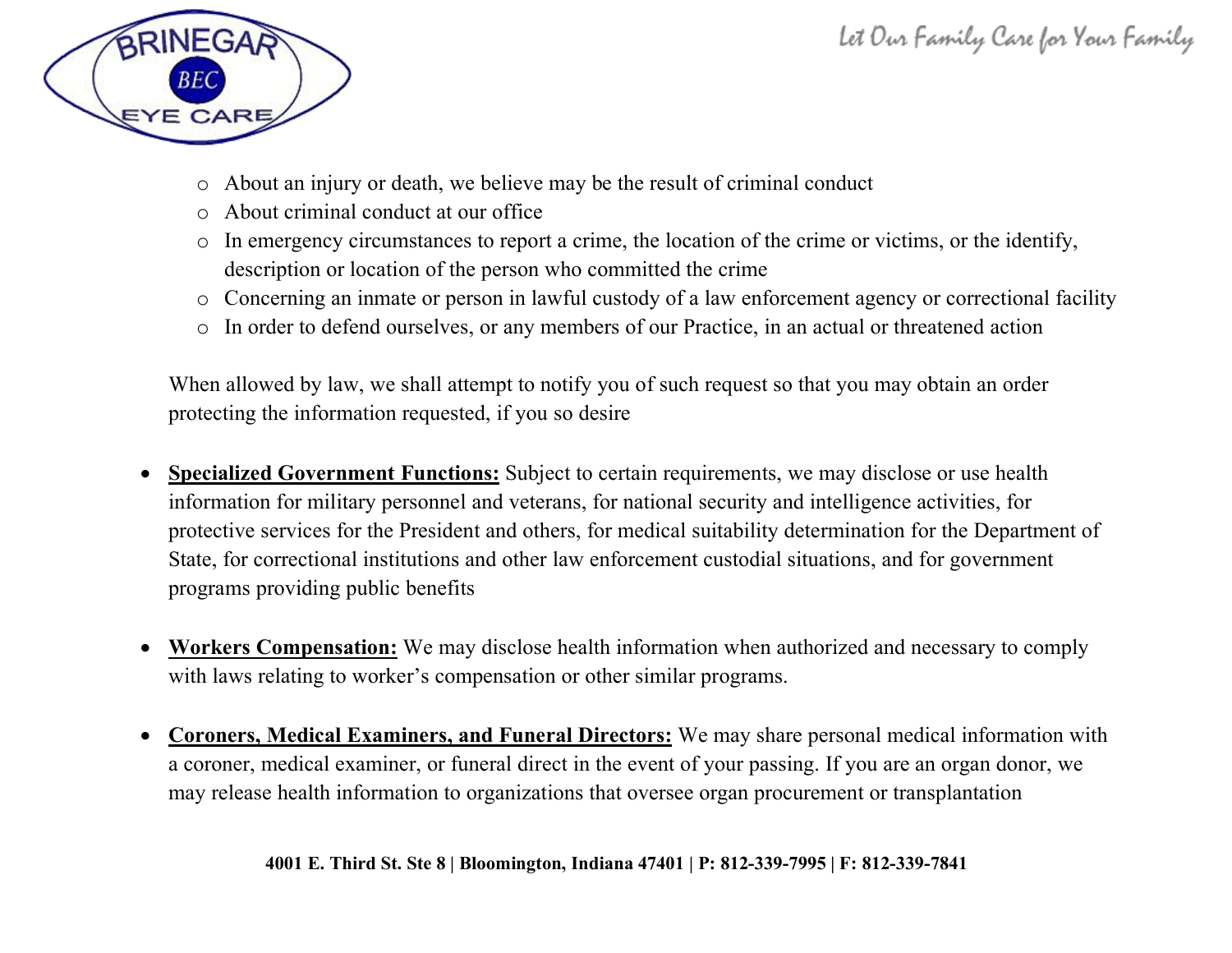

### **Your Individual Rights**

You have a right to:

- Look at or get copies of your health information. You may request that we provide copies in a format other than photocopies. We will us the format that you request, unless it is not practical for us to do so. You must make your request in writing. You may ask the receptionist for the form necessary to request access. There may be charges for copying and postage if you want copies mailed to you. Ask the receptionist about our fee structure.
- An Accounting of Discourses. You may receive a list of times that our Practice, or our business associates, shared your health information for purposes other than treatment, payment, and healthcare operations and other specified expectations. The request cannot exceed the time period of six years prior to the submission of the written request and cannot include dates prior to the implementation date of the HIPAA Privacy Regulations, April 14<sup>th</sup>, 2003.
- Request that we place additional restrictions on our use and disclosure of your health information. We are not required to agree to these additional restrictions, but if we do, we will abide by our agreement (except in the case of an emergency). This request must be made in writing to our Privacy Officer.
- Request that we communicate with you about your medical information by different means, or to different locations. This request must be made in writing to our Privacy Officer.